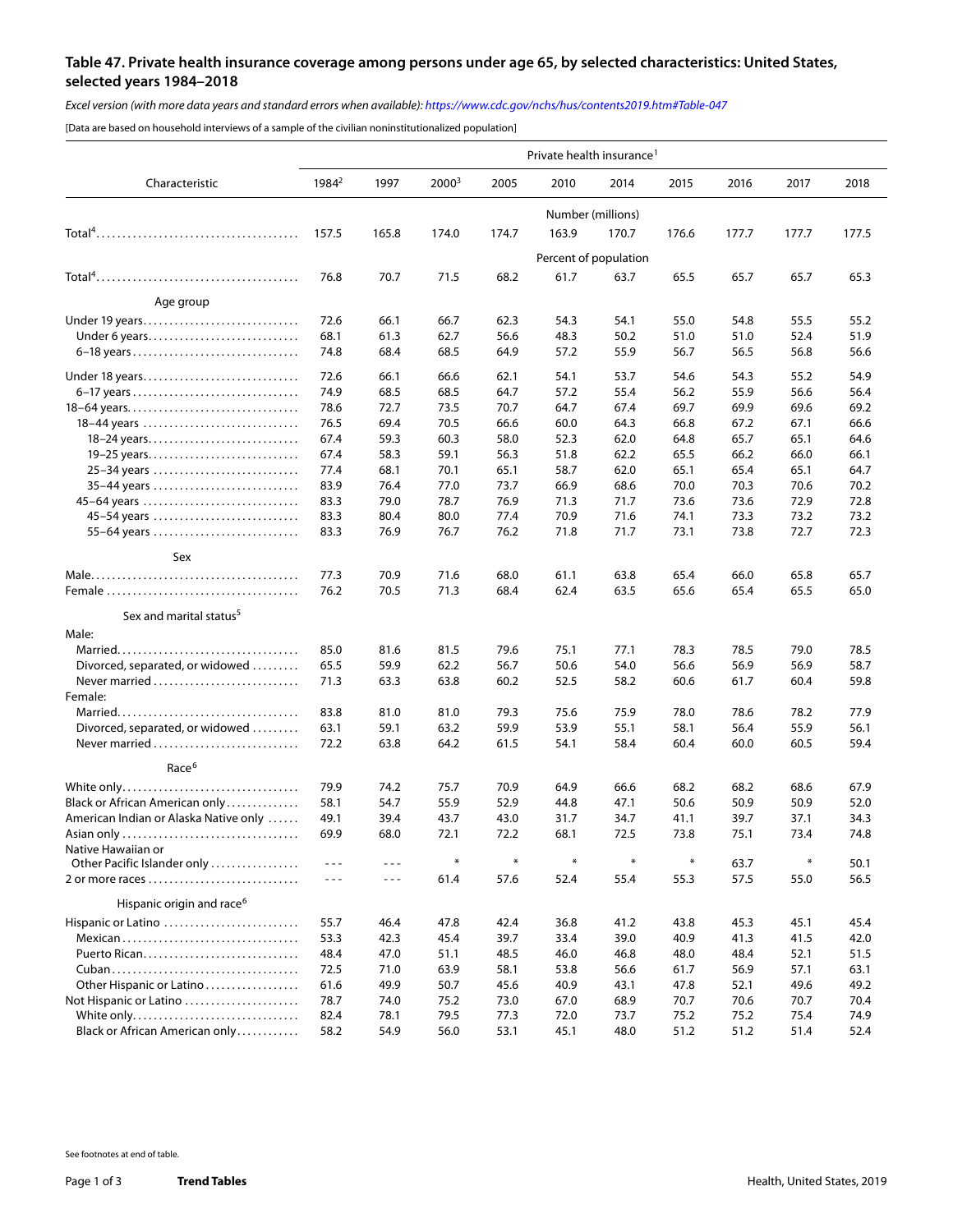## **Table 47. Private health insurance coverage among persons under age 65, by selected characteristics: United States, selected years 1984–2018—Con.**

*Excel version (with more data years and standard errors when available):<https://www.cdc.gov/nchs/hus/contents2019.htm#Table-047>*

[Data are based on household interviews of a sample of the civilian noninstitutionalized population]

| Characteristic                                                                        | Private health insurance <sup>1</sup> |         |          |                      |      |      |      |      |      |      |
|---------------------------------------------------------------------------------------|---------------------------------------|---------|----------|----------------------|------|------|------|------|------|------|
|                                                                                       | 1984 <sup>2</sup>                     | 1997    | $2000^3$ | 2005                 | 2010 | 2014 | 2015 | 2016 | 2017 | 2018 |
| Age and percent of poverty level <sup>7</sup>                                         | Percent of population                 |         |          |                      |      |      |      |      |      |      |
| Under 65 years:                                                                       |                                       |         |          |                      |      |      |      |      |      |      |
|                                                                                       | 32.2                                  | 23.3    | 25.2     | 21.4                 | 16.0 | 17.4 | 18.6 | 19.8 | 20.8 | 17.6 |
| $100\% - 199\%$                                                                       | 70.3                                  | 53.5    | 50.1     | 44.7                 | 34.8 | 38.2 | 39.8 | 36.6 | 36.7 | 36.6 |
| $100\% - 133\% \ldots \ldots \ldots \ldots \ldots \ldots \ldots$                      | 59.4                                  | 39.7    | 39.3     | 36.0                 | 24.4 | 26.5 | 30.6 | 28.0 | 27.3 | 25.4 |
| $134\% - 199\% \ldots \ldots \ldots \ldots \ldots \ldots \ldots \ldots$               | 75.2                                  | 60.1    | 55.3     | 49.4                 | 40.3 | 45.1 | 45.1 | 41.3 | 41.9 | 42.6 |
| 200%-399%                                                                             | 89.3                                  | 80.8    | 78.1     | 74.8                 | 70.7 | 73.6 | 73.4 | 73.7 | 70.5 | 71.2 |
| 400% or more                                                                          | 95.4                                  | 91.8    | 91.9     | 90.6                 | 89.9 | 91.5 | 91.9 | 91.3 | 91.0 | 90.4 |
| Under 19 years:                                                                       |                                       |         |          |                      |      |      |      |      |      |      |
|                                                                                       | 29.6                                  | 19.3    | 20.3     | 15.0                 | 9.8  | 9.5  | 10.6 | 10.9 | 12.0 | 10.2 |
| $100\% - 199\%$                                                                       | 73.6                                  | 54.7    | 49.5     | 41.6                 | 31.5 | 30.4 | 30.3 | 26.8 | 27.7 | 26.7 |
| $100\% - 133\% \ldots \ldots \ldots \ldots \ldots \ldots \ldots \ldots$               | 63.8                                  | 39.3    | 37.1     | 32.6                 | 20.1 | 18.2 | 22.3 | 17.7 | 18.8 | 16.6 |
| $134\% - 199\%$                                                                       | 78.4                                  | 62.4    | 56.1     | 47.0                 | 38.1 | 38.6 | 35.5 | 32.1 | 33.0 | 32.3 |
|                                                                                       |                                       |         |          |                      |      |      |      |      |      |      |
| 200%-399%                                                                             | 91.1                                  | 83.5    | 80.8     | 76.6                 | 72.6 | 73.5 | 71.1 | 71.9 | 67.8 | 68.0 |
| 400% or more                                                                          | 96.2                                  | 93.3    | 93.0     | 92.5                 | 91.2 | 92.5 | 92.7 | 90.8 | 91.3 | 90.1 |
| Under 18 years:                                                                       |                                       |         |          |                      |      |      |      |      |      |      |
|                                                                                       | 28.5                                  | 18.3    | 19.5     | 14.2                 | 9.2  | 8.6  | 9.3  | 8.0  | 9.7  | 9.5  |
| $100\% - 199\% \ldots \ldots \ldots \ldots \ldots \ldots \ldots \ldots \ldots$        | 73.9                                  | 54.7    | 49.4     | 41.4                 | 31.5 | 30.2 | 30.1 | 26.7 | 27.5 | 26.4 |
| $100\% - 133\% \ldots \ldots \ldots \ldots \ldots \ldots \ldots \ldots$               | 63.9                                  | 38.7    | 36.8     | 32.0                 | 19.9 | 18.2 | 21.9 | 17.6 | 18.9 | 16.0 |
| $134\% - 199\% \ldots \ldots \ldots \ldots \ldots \ldots \ldots \ldots$               | 78.6                                  | 62.8    | 56.2     | 47.0                 | 38.3 | 38.3 | 35.3 | 32.0 | 32.7 | 32.1 |
| 200%-399%                                                                             | 91.3                                  | 83.7    | 81.1     | 76.6                 | 72.6 | 73.2 | 71.1 | 71.9 | 67.9 | 68.1 |
| 400% or more                                                                          | 96.1                                  | 93.5    | 93.1     | 92.5                 | 91.4 | 92.6 | 92.7 | 90.9 | 91.3 | 90.2 |
| 18-64 years:                                                                          |                                       |         |          |                      |      |      |      |      |      |      |
|                                                                                       | 35.0                                  | 26.8    | 29.1     | 25.9                 | 20.4 | 22.7 | 24.3 | 26.6 | 27.0 | 22.3 |
| $100\% - 199\%$                                                                       | 68.3                                  | 52.8    | 50.5     | 46.5                 | 36.4 | 42.1 | 44.6 | 41.7 | 41.5 | 41.6 |
| $100\% - 133\% \ldots \ldots \ldots \ldots \ldots \ldots \ldots \ldots$               | 56.6                                  | 40.3    | 40.9     | 38.3                 | 26.9 | 31.1 | 35.4 | 33.7 | 32.0 | 30.1 |
| $134\% - 199\%$                                                                       | 73.3                                  | 58.6    | 54.9     | 50.7                 | 41.3 | 48.2 | 49.8 | 46.0 | 46.5 | 47.7 |
| $200\% - 399\% \ldots \ldots \ldots \ldots \ldots \ldots \ldots \ldots \ldots \ldots$ | 88.3                                  | 79.4    | 76.7     | 74.0                 | 70.0 | 73.7 | 74.3 | 74.4 | 71.6 | 72.4 |
| 400% or more                                                                          | 95.2                                  | 91.3    | 91.6     | 90.1                 | 89.5 | 91.2 | 91.8 | 91.4 | 90.9 | 90.5 |
| Level of difficulty <sup>8</sup>                                                      |                                       |         |          |                      |      |      |      |      |      |      |
| 18-64 years:                                                                          |                                       |         |          |                      |      |      |      |      |      |      |
| A lot of difficulty or cannot do at all                                               | $- - -$                               | $- - -$ | $- - -$  | $- - -$              | 36.5 | 36.1 | 39.6 | 38.9 | 40.5 | 40.4 |
| Some difficulty                                                                       | ---                                   | $- - -$ | $- - -$  | $\sim$ $\sim$ $\sim$ | 61.2 | 64.6 | 64.0 | 65.8 | 66.5 | 66.1 |
|                                                                                       | $- - -$                               | $- - -$ | $- - -$  | $- - -$              | 69.5 | 71.4 | 73.5 | 74.3 | 74.0 | 74.5 |
| No difficulty                                                                         |                                       |         |          |                      |      |      |      |      |      |      |
| Geographic region                                                                     |                                       |         |          |                      |      |      |      |      |      |      |
| Northeast                                                                             | 80.5                                  | 74.2    | 76.3     | 74.0                 | 68.2 | 67.7 | 70.2 | 69.5 | 70.5 | 70.3 |
|                                                                                       | 80.6                                  | 77.1    | 78.8     | 74.6                 | 66.7 | 68.7 | 70.1 | 70.8 | 71.0 | 70.6 |
|                                                                                       | 74.3                                  | 67.3    | 66.8     | 62.5                 | 57.5 | 59.4 | 62.5 | 61.8 | 61.2 | 61.2 |
|                                                                                       | 71.9                                  | 65.4    | 66.5     | 65.6                 | 58.9 | 62.9 | 62.6 | 63.9 | 63.8 | 63.4 |
| Location of residence <sup>9</sup>                                                    |                                       |         |          |                      |      |      |      |      |      |      |
| Within MSA                                                                            | 77.5                                  | 71.2    | 72.3     | 69.0                 | 62.9 | 64.8 | 66.7 | 66.8 | 66.7 | 66.3 |
|                                                                                       | 75.2                                  | 68.4    | 67.8     | 64.6                 | 55.1 | 56.2 | 57.8 | 57.8 | 58.0 | 58.7 |
|                                                                                       |                                       |         |          |                      |      |      |      |      |      |      |

See footnotes at end of table.